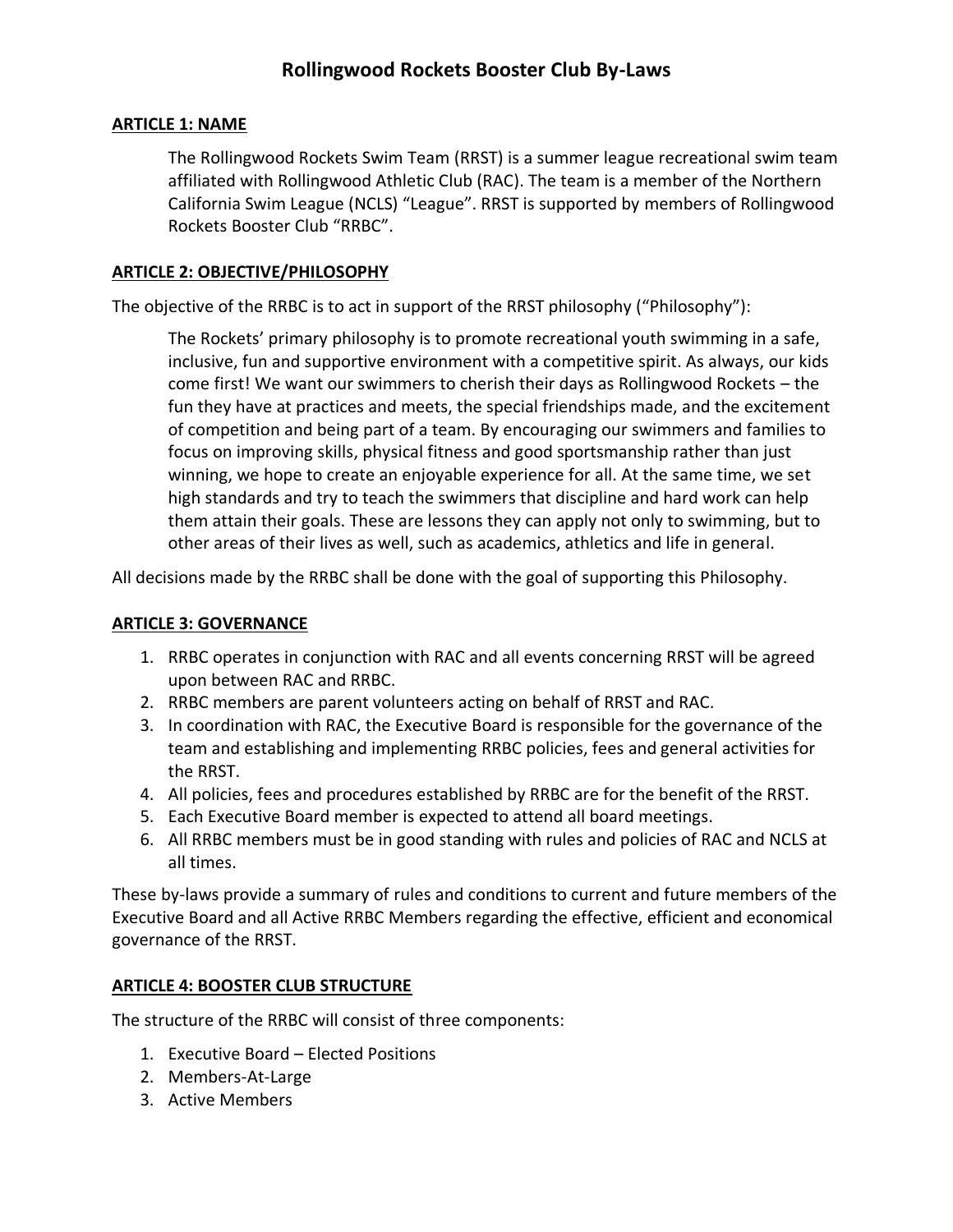EXECUTIVE BOARD: The Executive Board shall be elected each year (see Article 8). The Executive Board shall consist of twelve members.

- (1) PRESIDENT: Responsible for running the RRBC meetings, ensuring that all Executive Board members are meeting their responsibilities, acting as lead liaison with RAC in discussions about support for RRST, oversees RRBC team communications, website and calendar, and other team e-mails as necessary; attends NCSL meetings as needed.
- (2) VP/LEAGUE REPRESENTATIVE: Assists the President and acts in that capacity when the President is not available. Attends NCSL meetings, represents RRST and votes on initiatives at NCSL meetings, disseminates information to RRBC board and head coach regarding NCSL matters and coordinates swim meet schedule with RRBC and NCSL teams.
- (3) VOLUNTEER COORDINATOR: Responsible for coordinating all volunteers for positions needed for RRST swim meets, including home, away and Championships.
- (4) EVENT COORDINATOR: Responsible for oversight of all RRST social and fundraising events.
- (5) MEET OPERATIONS COORDINATOR: Oversees the facilities, equipment, and systems needed for RRST swim meets; oversees computer chair, computer assistant, equipment and Dolphin or similar systems; reports to RRBC Executive Board with questions, issues and concerns; provides estimates regarding foreseeable expenses for each season as best as possible, and brings additional expenses to the attention of the board as necessary throughout the season.
- (6) SECRETARY: Takes minutes at RRBC meetings and distributes draft of minutes within one week of meeting to all RRBC Executive Board members for review. Keeps minutes in RRBC Secretary binder; handles any RRBC correspondence as necessary.
- (7) TREASURER: Responsible for maintaining the RRBC budget and reconciliation of all RRBC related transactions in review with RAC monthly bank statements and prepares a monthly ledger to be presented at Executive Board meetings. Oversees development of the yearly budget on behalf of the RRBC Executive Board and proposes options to the Executive Board with the assistance of a Budget Sub-Committee, including but not limited to the President.
- (8) PARLIAMENTARIAN: Assists RRBC to establish and maintain viable RRBC by-laws; assists in keeping order and provides timekeeping to facilitate promptness of the meetings.
- (9) REGISTRAR: Facilitates registration for swim team and maintains all registration documents.

(10) ROLLINGWOOD ROCKETS HEAD COACH: Provides information on RRST needs for which the RRBC can provide support; attends all RRBC meetings; provide meet entries, preparation and reports as required by NCSL; works with RAC to provide all coaching positions required for RRST. Head Coach shall have voting rights on the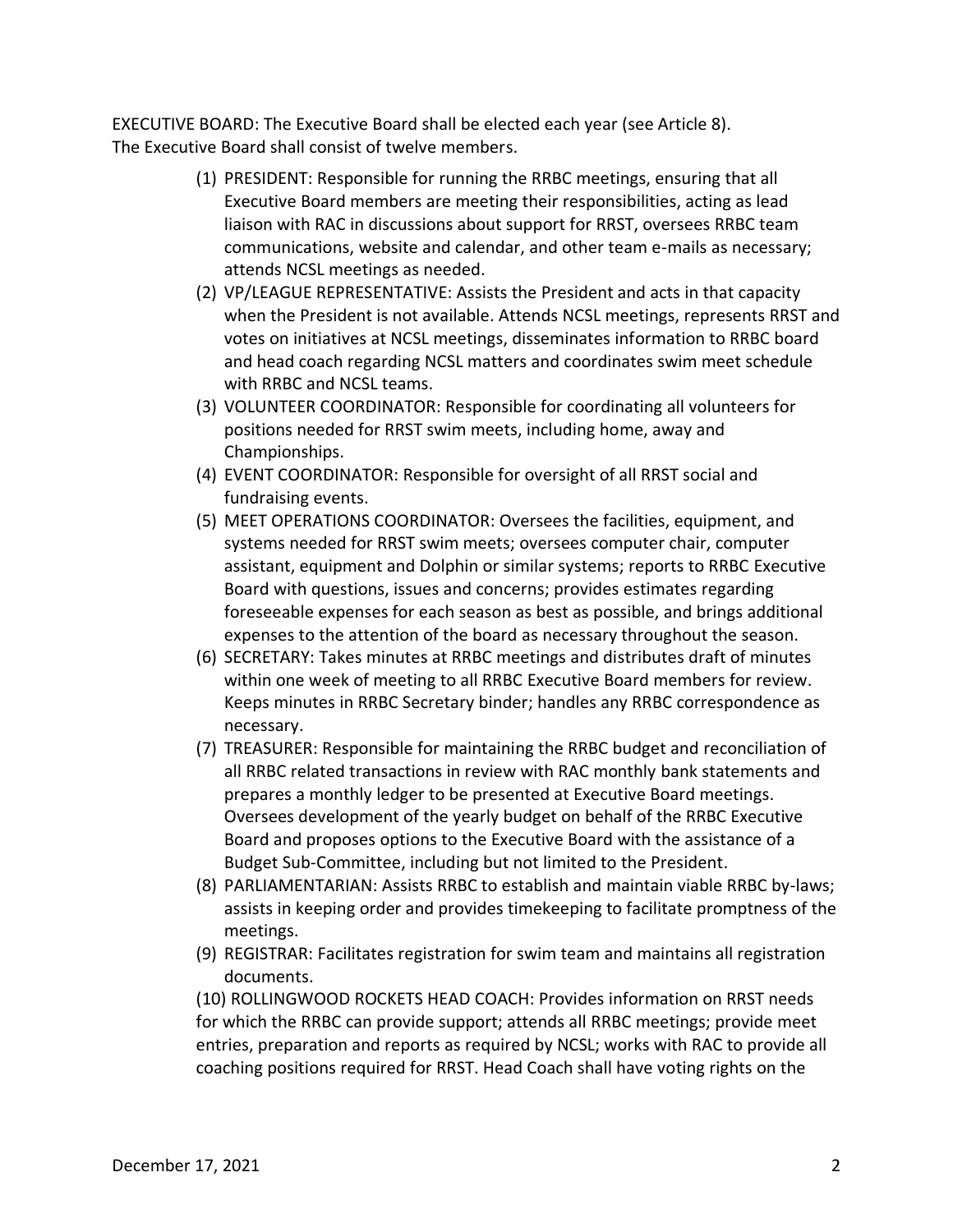RRBC Executive Board, but shall abstain from voting on matters raised by Head Coach.

(11) WEBMASTER: Supports RRBC by maintaining the on-line presence of RRST. Oversees all RRBC communication and website/calendar.

(12) PAST PRESIDENT: Provides continuity and support to new President; does not have voting rights on the RRBC Executive Board. (Position filled when available)

MEMBERS-AT-LARGE: Active Members appointed by the RRBC Executive Board act on behalf of the RRBC whose duties or responsibilities are fixed as described in the below positions.

- 1. Fundraising Coordinator
- 2. Championship Meet Coordinator
- 3. Computers
- 4. Dolphin System
- 5. Social Media
- 6. Meet Concessions
- 7. Ribbons
- 8. Beads
- 9. Swimmer of the Week

ACTIVE MEMBERS:

- 1. Every booster club fee affords the family/guardian active membership in the RRBC. (as defined in Article 6)
- 2. Parents are expected to support the RRST and RRBC by participating in various volunteer positions at both home and away meets and at social activities.
- 3. All RRST events require parent/guardian involvement. Each family is expected to actively volunteer.

# **ARTICLE 5: EXECUTIVE BOARD TERM**

- 1. Each member(s) may only serve in a specific elected board position (i.e. President) for two consecutive years. At the end of the second year, elected board member(s) may serve in a different elected position upon nomination and approval (as noted in Section 11) unless approved by the board.
- 2. Exception to the rule is Registrar. Provided the Registrar is an employee of RAC, there is no term limit for this elected position.

# **ARTICLE 6: MEMBERSHIP**

- 1. Each swimmer pays a booster club fee which is determined by the Executive Board each year. Each family then becomes an Active Member of the RRBC. (as defined in Article 4)
- 2. Upon payment of the booster club fee, RRBC membership is effective from April 1 to March 31 of the following year.

# **ARTICLE 7: MEETINGS**

GENERAL MEMBERSHIP MEETINGS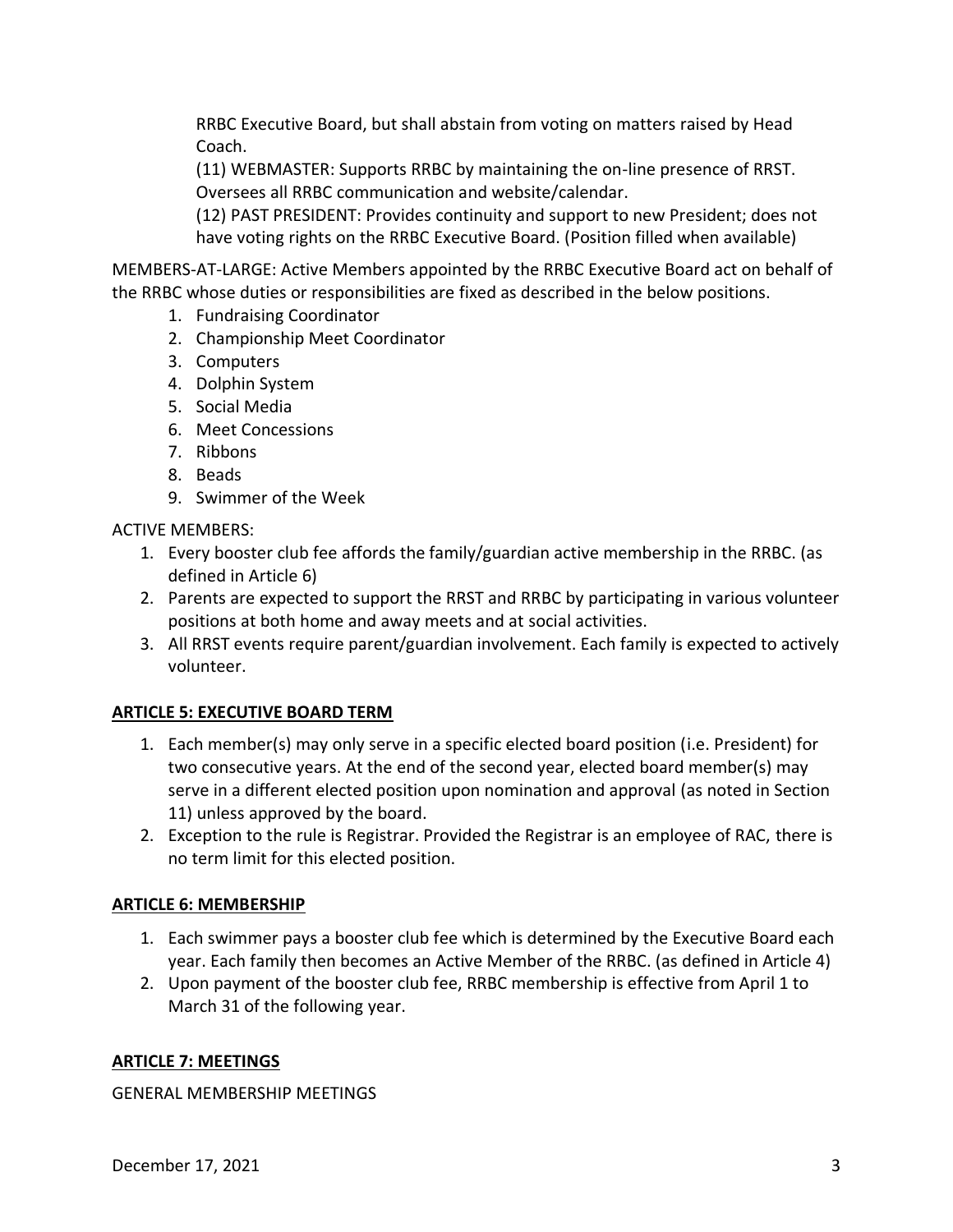- 1. There will be at least two annual General Membership Meetings to, as best as possible, occur at the Registration Night Social and on Awards Night.
- 2. All Active Members of the RRBC are invited to attend the General Membership Meeting.
- 3. A quorum of a majority (in the case of 12 members 50% or 6) of RRBC Executive Board members is required to call the meeting to order.
- 4. Notice of such meetings shall be communicated by electronic communication or in the best manner as determined by the RRBC Executive Board.
- 5. The Secretary will take minutes at the General Membership Meeting and send a draft of minutes to the President for review within one week from meeting. Minutes will be reviewed and approved at next Executive Board meeting. Board meeting minutes shall be posted on the website.

# EXECUTIVE BOARD MEETINGS:

- 1. President shall produce a meeting agenda at or before each meeting.
- 2. A quorum of a majority of Executive Board members is required to call a meeting to order.
- 3. Voting may occur at any RRBC Executive Board meeting when there is a quorum. A simple majority of eligible voters is required to pass/defeat a motion.
- 4. The Secretary will take minutes at meetings and send a draft for review to the RRBC President within one week from the meeting.
- 5. When the RRBC Executive Board determines that an emergency vote is needed outside of an Executive Board meeting, a telephone or electronic vote is permitted. An attempt will be made to contact each member of the Executive Board for a telephone or electronic vote. A minimum of five votes is required for a telephone or electronic vote with a simple majority needed to pass/defeat a motion. Written documentation of the vote must be presented to the RRBC Secretary for inclusion in the next meeting minutes.

# **ARTICLE 8: REGISTRATION AND FEES**

- 1. Each RRST participant shall pay a Registration Fee and a RRBC membership fee to become an Active Member of RRBC. These fees are due in advance of the first practice in April, or if a high school swimmer, in advance of the first practice after high school swim is completed.
- 2. Separately, swimmers must register with NCSL and pay fees prior to participating in sanctioned swim meets.
- 3. Booster club membership fees shall be reviewed and set annually by the RRBC Executive Board.
- 4. RRBC membership fees are due and payable by March 31 of each annual swim season.
- 5. Late registration may be permitted based on availability, as determined by RAC and the RRST Head Coach, provided it is in compliance with NCSL requirements.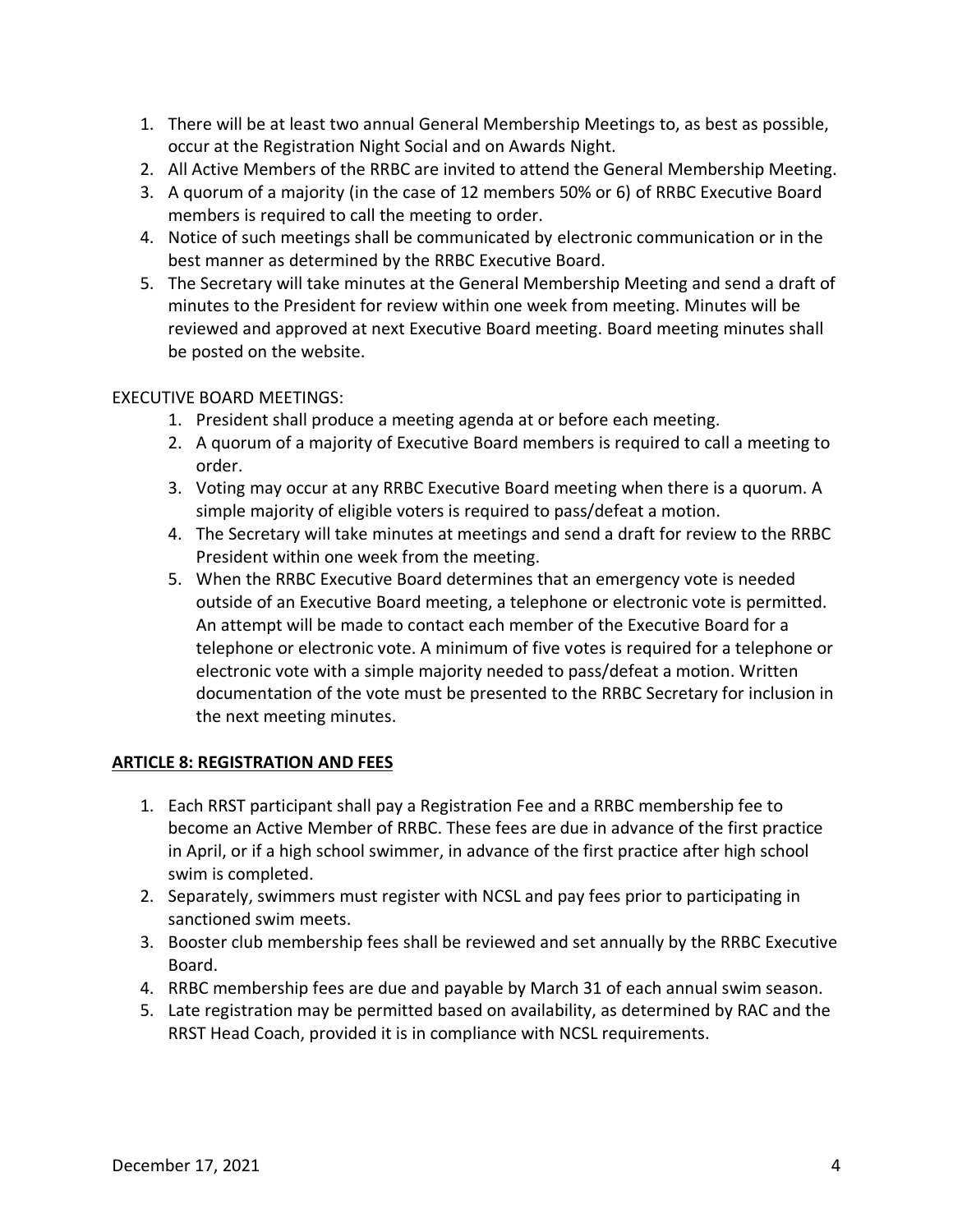# **ARTICLE 9: FINANCIAL ACCOUNTING**

RAC shall maintain an account with an accredited financial institution for the sole purpose of holding monies for the support and operation of RRST. (this is how it was agreed to be setup…but edit to what you ultimately agree on with RAC)

- 1. Such monies shall be derived from RRBC booster club fees, fundraising, donations, sponsorships or other means with the purpose to provide financial viability for RRST.
- 2. Monies for RRST registration dues shall be paid directly to the club with no consequence to RRBC.
- 3. The bank account's authorized user will be the General Manager of RAC, or its designee, who will provide a monthly statement to the RRBC Treasurer.
- 4. Once bank statements are verified by the Treasurer, a monthly financial report shall be prepared by the Treasurer and reviewed at monthly RRBC meetings.
- 5. Any disputed items shall be communicated immediately to the General Manager of RAC and the RRBCV President for resolution.
- 6. RRST Head Coach, Assistant Coaches and Jr. Coaches are employees of RAC and are to be compensated by RAC.
- 7. No part of RRBC assets shall specifically benefit any member of the Executive Board, Member-At-Large or paid coaching staff.

#### **ARTICLE 10: FINANCIAL DECISION**

- 1. A budget sub-committee shall be formed to include the Treasurer, the President and additional members to be determined by the President.
- 2. The budget should be based on prior year's budgets, membership estimates of RRST swimmers for the upcoming season, anticipated expenditures and information as gathered by the sub-committee.
- 3. The budget shall establish that \$5,000 shall "roll-over" from season to season to cover initial costs associated with the start of new swim season.
- 4. The RRBC Executive Board shall vote to approve the annual budget prior to the November board meeting.
- 5. All decisions regarding unanticipated expenditures of \$200 or more must be approved by a majority vote at a RRBC Executive Board meeting.
- 6. Expenditures not exceeding \$200 per occurrence or with a cumulative total of less than \$200 do not require a vote.
- 7. The approved budget shall be reviewed at the June Executive Board meeting to compare the budget to the actual RRBC membership for the season. If changes are necessary to adjust for a variance, the Executive Board shall vote to amend the budget at the June meeting.
- 8. All RRBC expenditures must have receipts that are submitted to the Treasurer for documentation.